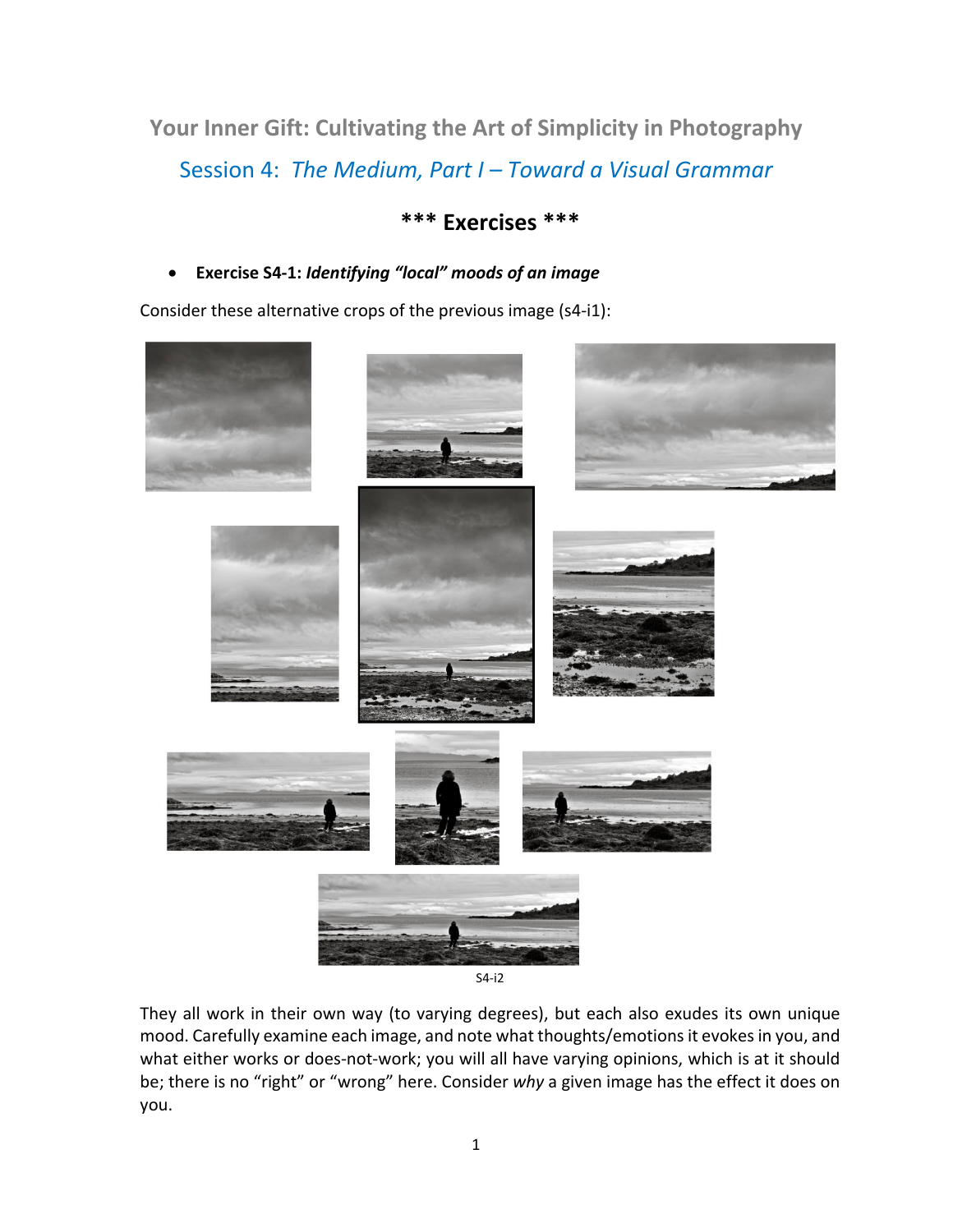Now reach into your archives and look for an analogous "single point focus" image (or a few, if you have time) with which you can play the same game: namely, take a few notional crops around the "central focus" in the image (so that each isolated area stands on its own as "interesting"), and consider the same kinds of questions as for my Skye picture: why is the crop weaker (stronger?) than your original image? What's "different" about your crops, relative to how the original makes you think/feel?

The idea in this exercise is to get you to explicitly think about the "devil is in the details"-level minutiae that make up an image – and that directly shape how we react to it – but about which we seldom pay much attention to. One you have familiarized yourself the basic elements of visual grammar, you will be able to predict, and therefore control, how your image will be viewed and interpreted by others.

### • **Exercise S4-2:** *Developing an eye for elemental shapes*

This is a two-part exercise, that − I warn you − might at first appear too trivial to spend much time on. I urge you to try it, particularly if you have never tried this before.

The first part consists of drawing (freehand or with straightedge, whichever you prefer), then cutting out some basic shapes: *triangles*, *squares*, *rectangles*, *thin long rectangles* (to approximate "lines"), *circles*, and *ellipses*. Draw them all out on a standard 8-1/2-by-11 sheet of paper; make several different-sized variants of each. Cut them out and assemble them on the table. Now take another piece of paper, and draw some rectangles to approximate a typical frame of film of various aspect ratios (or the one or two that you most like to use: square, 4-by-3, 2-by-1, whatever); make the frame large enough to comfortably accommodate the placement of several of your "cut out" shapes. *Now play!* Spend 15-20 minutes just playing around with various "compositions" (of shapes). Notice what "feels" right when something just "clicks" and seems to be in place. Do you prefer to have a single "square" sitting off to one side, with a smaller-sized circle some distance away? Do you like an equal mix of linear and curved shapes? What relative angles do you best like to position your shapes? The point of this part of the exercise is to learn your "style" of assembling elemental graphical shapes in a frame. As I said, it may *seem* almost too trivial to try; but I'm guessing that not all of you have actually ever *done* it. If you do it sincerely (and practice on your own, during and after this workshop), you will eventually train your eye to *automatically* see just those assemblies of abstract forms in the real environment that are the most pleasing to you. Developing this instinct begins with what only *seems* like frivolous grade-school "play."

The second part of this exercise involves applying what you've hopefully learned about your own aesthetic predilections from "playing" with shapes in frames to the real world. Either go out with your camera or search through your archives search for images that emphasize *points, lines,* are these three primary shapes: *triangles, squares*, and *circles*. Just as any color is a blend of the three primary colors, so all shapes may be viewed as deformations or arrangements of primary shapes. Capture (or Identify) images that contain one or at most a few simultaneous elements. Try to get a few examples of each. This, again, might sound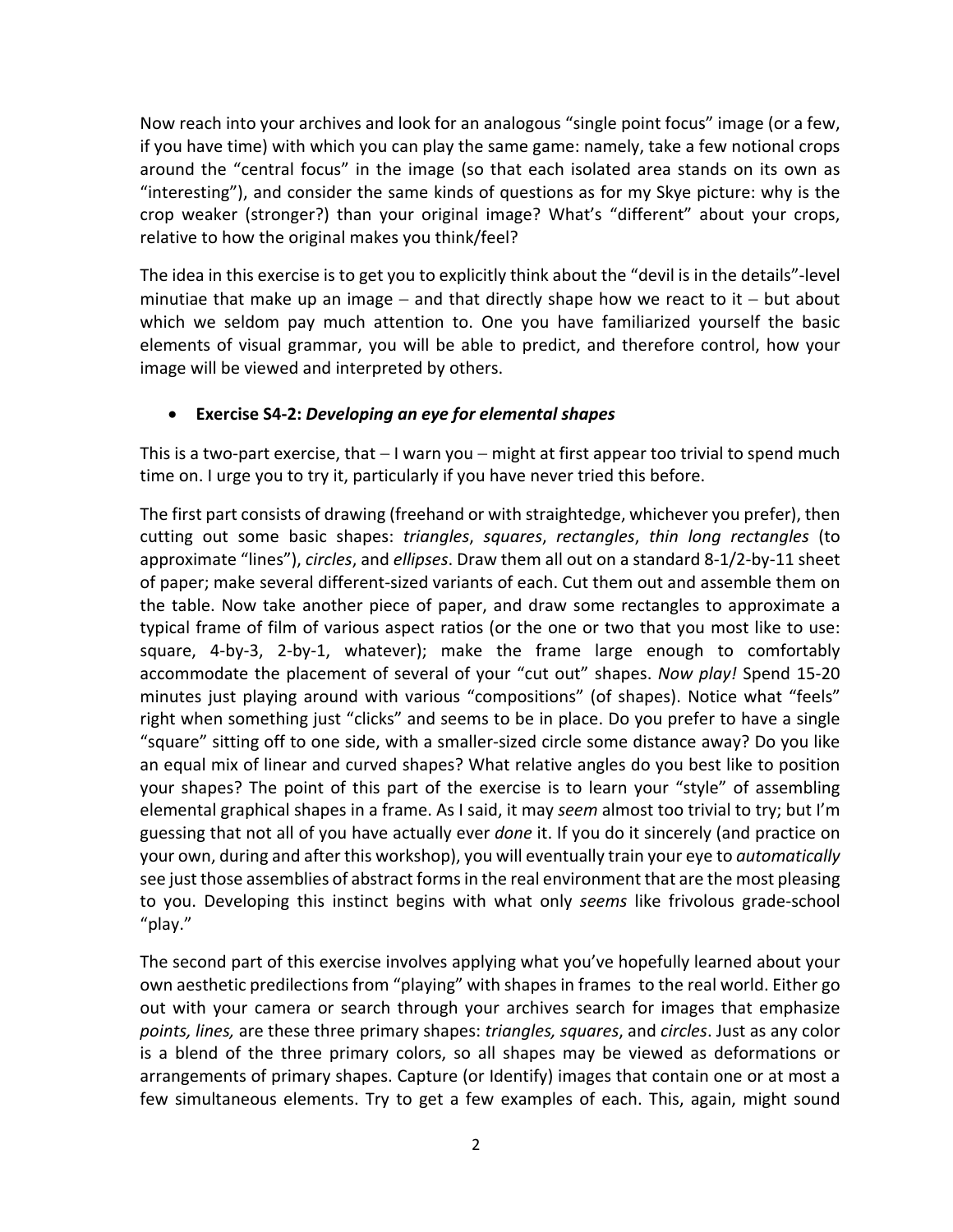simple − and it *is* − but it is also instructive, as it emphasizes a different way of looking at the world (and of finding potential subjects to photograph). The "sage photographer" ignores the names of things, and instead sees the world as an assemblage of primary shapes.

If this is something you have not done before, you may be surprised at what a creative spark this seemingly "simple" two-part exercise can bring. Rather than waiting for a Henri Cartier-Bresson "Decisive Moment" to strike (though we should all be ready for that, as it can happen at any time!), or looking for "interesting things," the right light, or other subject matter to appear for you to photograph, instead look – deliberately, patiently, and sincerely – for nothing other than "interesting arrangements" of lines, triangles, squares, and circles. The caveat, is that these "lines, triangles, squares, and circles" are not (necessarily) literal, but are the abstract forms that populate whatever scene you are photographing (as in the shapes overlaid on top of my shots of *Luray Caverns* in images s4-i8 and s4-i9).

### • **Exercise S4-3:** *Learning to "see" light*

In many ways, this entire workshop can be summarized by these three "simple" insights: (1) slow down and still your mind before letting your eyes "see" the world, (2) always *first* look at light (never objects), and (3) when you do train your eyes on objects, observe them not as things but as *tones* and *shapes*. In this exercise, you will start training yourself to see and react to different forms and qualities of light.

As you go about your usual business during the coming week, wherever that may be or wherever it may take you (office, car, street, shopping mall, park, etc.), mentally frame − *compose* − an image of a scene in your mind's eye. Try to determine its darkest and brightest spots. Look closely; is the white paint on the asphalt ahead of your car really the brightest thing in your view? Compare it to the glint or glare that you see on parts of cars the surround you. Is the asphalt itself really as dark as it appears to be? How does its appearance change when a sunny day turns cloudy? Note and compare how different tonalities are distributed throughout the scene.

If you find yourself in a park and near some trees (or perhaps there are some outside your office window), pay attention to how it appears under different types of light; how much detail can you make out in bright light? How does the tree look when moist after rain? On a cloudy day? If you see (and examine) a tree under bright light one day, try to anticipate what it will look like under a more diffuse light; then, if possible, go back to it when the conditions are right and compare what you expected to see to what you really see. Try anticipating what other objects will look like under different lighting conditions.

Now, open up *Photoshop*, or whatever image processing program you are familiar with (any program will do, so long as it includes an "eye dropper" option with which you can sample the luminance of selected parts of an image), and play the game of predicting the luminance values of, say, the brightest, darkest, and "closest to mid-tone" parts of an image.